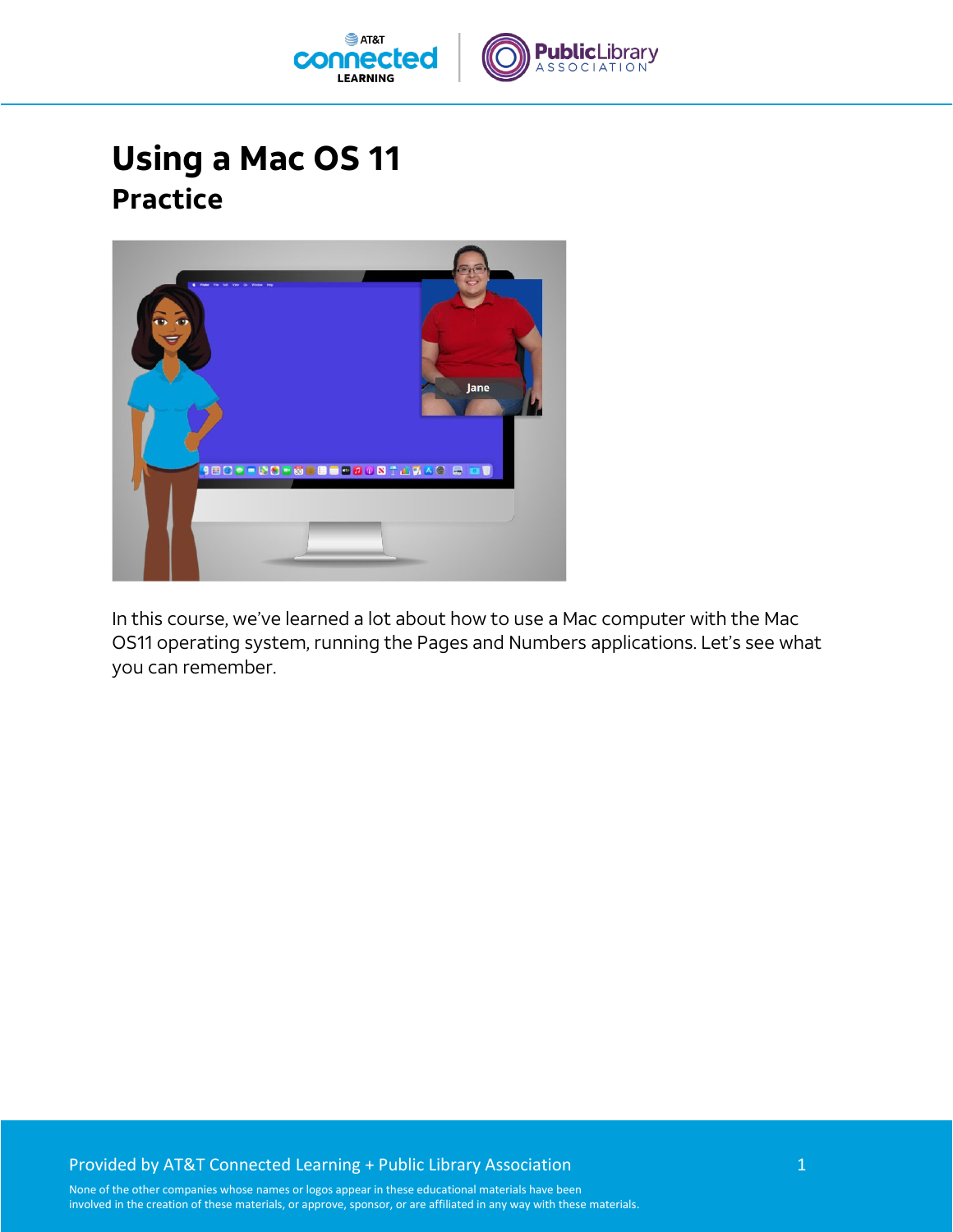



If Jane wants to open an application on the desktop, what does she need to do? Click the correct answer.



If Jane wants to open an application on the desktop, what does she need to do? Click the correct answer.



That is correct! Jane will double-click the icon on the desktop to open the application. Click next to continue.

Provided by AT&T Connected Learning + Public Library Association 2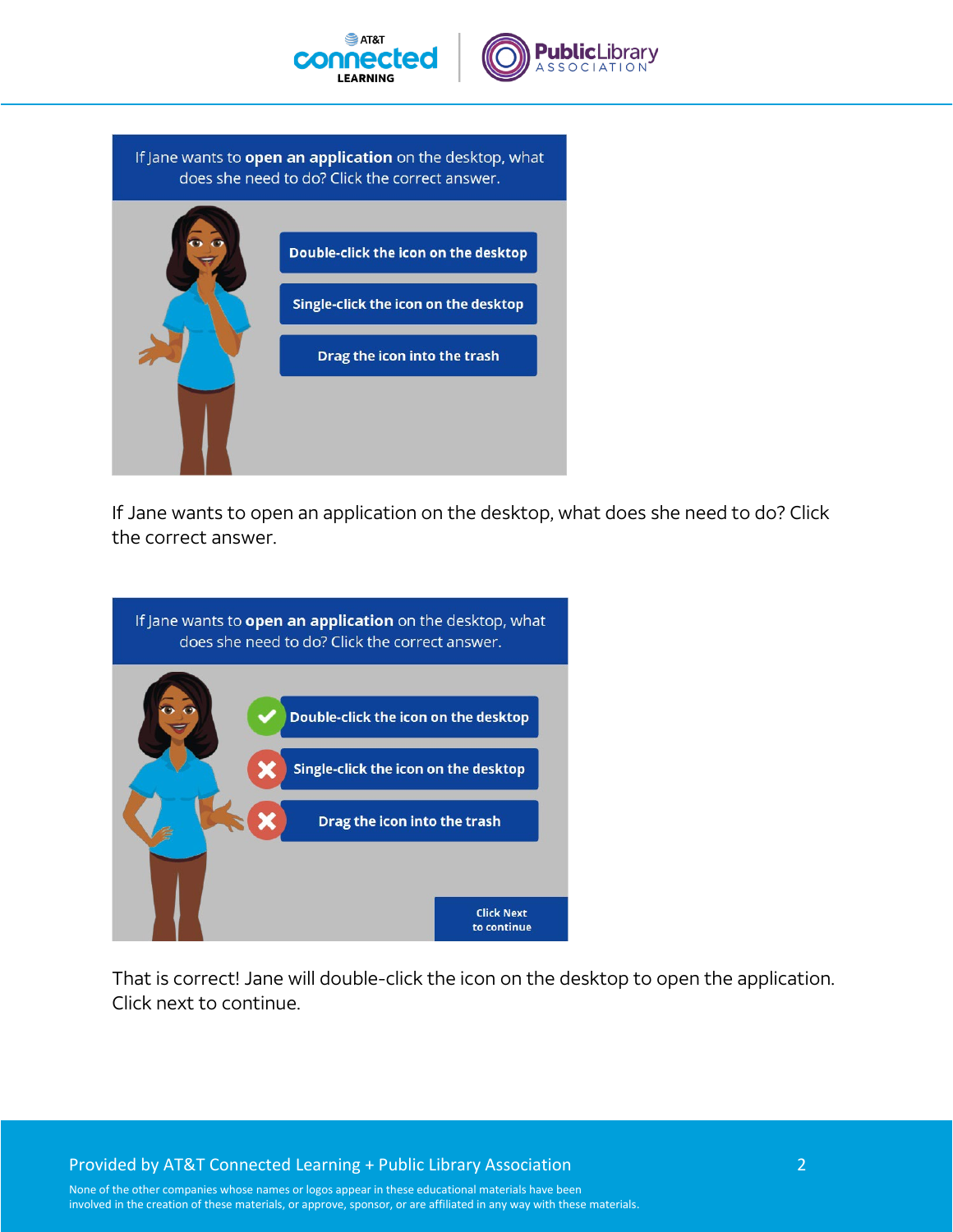

Jane wants to minimize the window. What icon would she click to do that? Click on it now. End of Year Party.pager  $\P \vee$   $\P \vee$  and  $\P$   $\P$   $\P$   $\Box \vee$   $\P$ <br>Insert Table Chart Text Shape Media Common  $\Box v$  150% $v$  -<br>View Zoom Add Page **Co**  $\mathbb{A} \quad \mathbb{B}$ Dear Parents, It's been another exciting school year. Before summer begins, we would like to celebrate all that our children have accomplished this school year. I have volunteered to help Ms. Johnson plan this year's celebration. The party will be held Thursday, June 10<sup>th</sup> from 9-11 am in Ms. Johnson's classroom. Snacks and beverages will be provided thanks to the generous support of the Parent Teacher Association. We hope to see you there. Thanks,

Jane wants to minimize the window currently open on her screen. What icon should she click to do that? Click on it now. If you need help, click on the Hint button.



That's right! Click next to continue.

Provided by AT&T Connected Learning + Public Library Association 3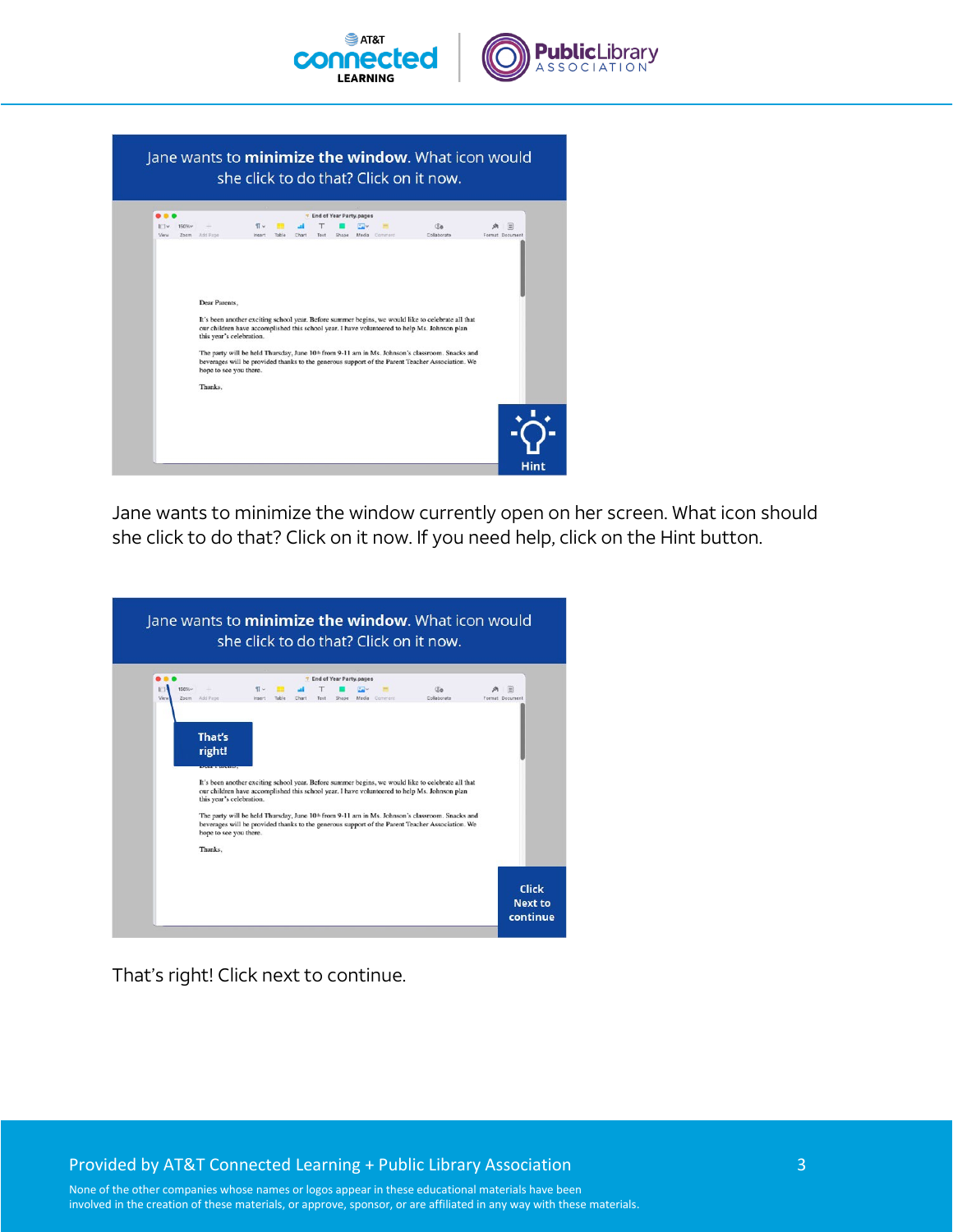

Jane wants to close the window. What icon would she click to do that? Click on it now. <sup>1</sup> End of Year Party.pages EV 150%<br>View Zeem AddiPage  $\P \vee$   $\P \vee$  and  $\P$   $\P$   $\P$   $\Box \vee$   $\P$ <br>Insert Table Chart Text Shape Media Comment  $\mathfrak{g}_0$  $\begin{picture}(20,20) \put(0,0){\line(1,0){10}} \put(15,0){\line(1,0){10}} \put(15,0){\line(1,0){10}} \put(15,0){\line(1,0){10}} \put(15,0){\line(1,0){10}} \put(15,0){\line(1,0){10}} \put(15,0){\line(1,0){10}} \put(15,0){\line(1,0){10}} \put(15,0){\line(1,0){10}} \put(15,0){\line(1,0){10}} \put(15,0){\line(1,0){10}} \put(15,0){\line(1$ Dear Parents, It's been another exciting school year. Before summer begins, we would like to celebrate all that our children have accomplished this school year. I have volunteered to help Ms. Johnson plan this year's celebration. The party will be held Thursday, June 10<sup>th</sup> from 9-11 am in Ms. Johnson's classroom. Snacks and beverages will be provided thanks to the generous support of the Parent Teacher Association. We hope to see you there. Thanks,

Jane wants to close the window currently open on her screen. What icon should she click to do that? Click on it now. If you need help, click on the Hint button.

|                           |                                                    |                              | <b>End of Year Party.pages</b> |                  |                                                                                                                                                                                                                                                                                                               |                      |
|---------------------------|----------------------------------------------------|------------------------------|--------------------------------|------------------|---------------------------------------------------------------------------------------------------------------------------------------------------------------------------------------------------------------------------------------------------------------------------------------------------------------|----------------------|
| 150% <sub>V</sub><br>Zoom | Add Page                                           | $\P \sim$<br>Insert<br>Table | Text<br>Shape                  | Media<br>Comment | Üа<br>Collaborate                                                                                                                                                                                                                                                                                             | 匩<br>Format Document |
|                           | this year's celebration.<br>hope to see you there. |                              |                                |                  | our children have accomplished this school year. I have volunteered to help Ms. Johnson plan<br>The party will be held Thursday, June 10 <sup>th</sup> from 9-11 am in Ms. Johnson's classroom. Snacks and<br>beverages will be provided thanks to the generous support of the Parent Teacher Association. We |                      |
|                           | Thanks.                                            |                              |                                |                  |                                                                                                                                                                                                                                                                                                               |                      |

That's right! Click next to continue.

Provided by AT&T Connected Learning + Public Library Association 4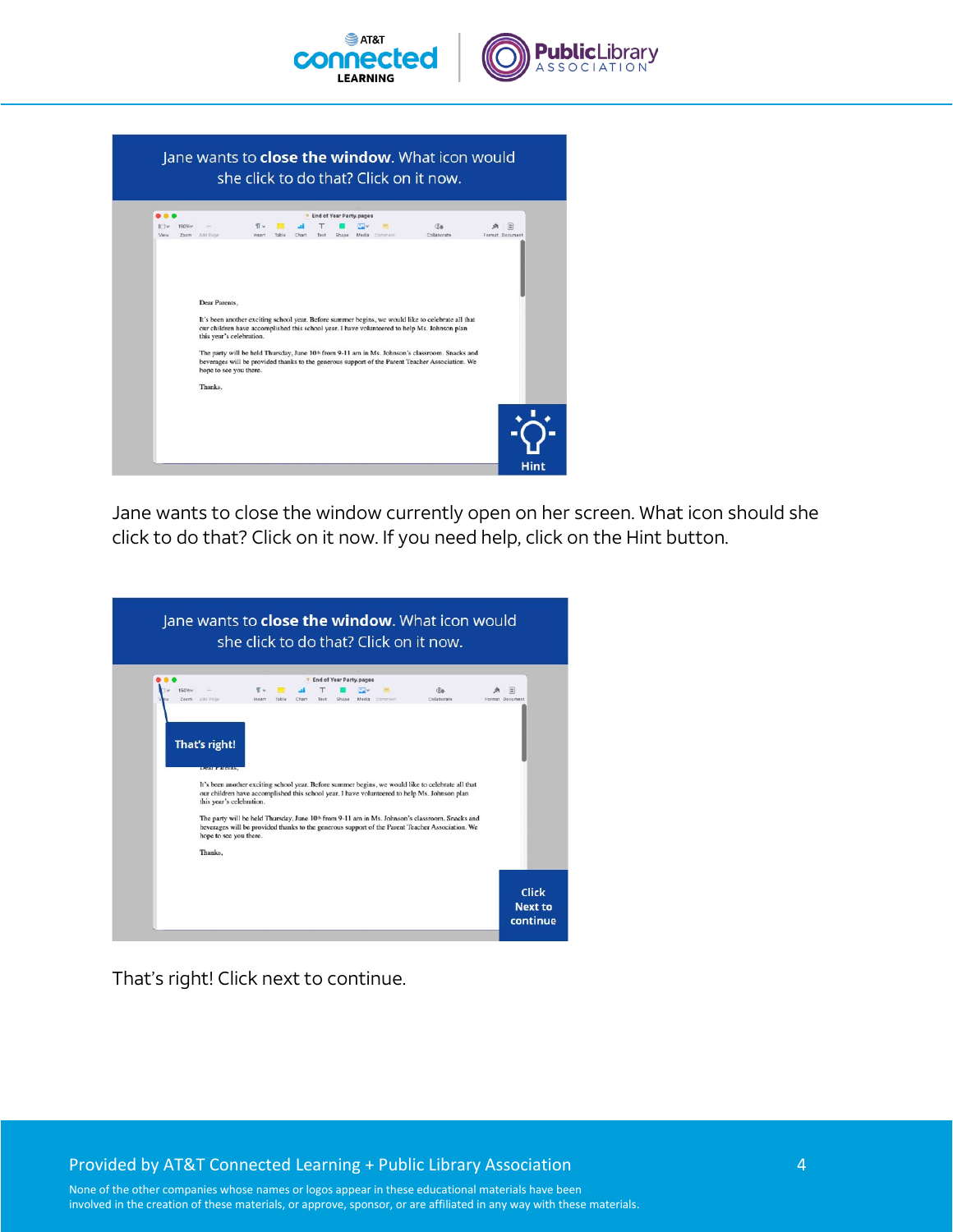

|                         | <b>Numbers</b><br>File       | Edit<br><b>Insert</b> | Organize<br><b>Table</b>                                   | Format                      | Arrange    | View<br><b>Share</b> | <b>Window</b><br>Help |
|-------------------------|------------------------------|-----------------------|------------------------------------------------------------|-----------------------------|------------|----------------------|-----------------------|
|                         | $\bullet$                    |                       |                                                            | School Party Budget.numbers |            |                      |                       |
| m٧                      | 125% <sub>v</sub>            | $:=$                  | FV                                                         |                             |            | $\Box$               | ⊜                     |
| View<br>$+$             | Zoom<br>Sheet <sub>1</sub>   | Add Category          | Insert<br>Table                                            | Chart<br>Text               | Shape      | Media<br>Comment     | Format Organize       |
|                         |                              |                       |                                                            |                             |            |                      |                       |
| $\circ$                 |                              | A                     | B                                                          | C                           |            | D                    | E                     |
| 1                       |                              | Item                  | 2nd Grade - End of Year Party Budget<br><b>Anticipated</b> | <b>Encumbered</b>           |            | Paid                 | <b>Funds</b>          |
|                         |                              |                       | Cost                                                       |                             |            |                      | Remaining             |
| $\overline{\mathbf{2}}$ | Food and Drink               |                       | \$400                                                      |                             | (S172.00)  | \$0.00               | \$228.00              |
| 3                       | Decorations                  |                       | \$150                                                      |                             | \$0.00     | (S135.00)            | \$15.00               |
| $\Delta$                | <b>Book for Each Student</b> |                       | \$225                                                      |                             | (S224.25)  | \$0.00               | \$0.75                |
| 5                       | <b>Gift for Classroom</b>    |                       | \$100                                                      |                             |            |                      | \$100                 |
| 6                       | Total                        |                       | \$875                                                      |                             | $-5396.25$ | $-$135.00$           | \$343.75              |
| $\overline{z}$          |                              |                       |                                                            |                             |            |                      |                       |
| 8<br>$\overline{9}$     |                              |                       |                                                            |                             |            |                      |                       |

Jane wants to save the document she is working on. What would she click to save the document? Click on it now. Click on the Hint button if you need help.

| <b>Numbers</b><br>É<br>File<br>Edit<br><b>Table</b><br><b>Organize</b><br><b>Insert</b><br>$:= -$<br>FI.<br>125% <sub>v</sub><br>$+V$<br>View<br>Zoom<br>Add Category<br>Insert<br>Table<br>Sheet<br>÷ | Format<br>Arrange<br><b>B</b> School Party Budget.numbers<br>Chart<br>Text<br>Shape | View<br><b>Share</b><br><b>SAV</b> | Window<br>Help<br>⊜       |               |
|--------------------------------------------------------------------------------------------------------------------------------------------------------------------------------------------------------|-------------------------------------------------------------------------------------|------------------------------------|---------------------------|---------------|
|                                                                                                                                                                                                        |                                                                                     |                                    |                           |               |
|                                                                                                                                                                                                        |                                                                                     |                                    |                           |               |
|                                                                                                                                                                                                        |                                                                                     | Media<br>Comment                   | Format Organize           | $\mathcal{Y}$ |
| That's<br>$\circ$                                                                                                                                                                                      | C                                                                                   | D                                  | E                         |               |
| <b>Anticipated</b><br>Item<br>1<br>Cost                                                                                                                                                                | Encumbered                                                                          | Paid                               | <b>Funds</b><br>Remaining |               |
| $\overline{\mathbf{2}}$<br>\$400<br>Food and Drink                                                                                                                                                     | (S172.00)                                                                           | \$0.00                             | \$228.00                  |               |
| 3<br>Decorations<br>\$150                                                                                                                                                                              | \$0.00                                                                              | (S135.00)                          | \$15.00                   |               |
| $\overline{4}$<br><b>Book for Each Student</b><br>\$225                                                                                                                                                | (S224.25)                                                                           | \$0.00                             | \$0.75                    |               |
|                                                                                                                                                                                                        |                                                                                     |                                    |                           |               |
| 5<br><b>Gift for Classroom</b><br>\$100<br>6                                                                                                                                                           |                                                                                     |                                    | \$100                     |               |

That's right! Click on next to continue.

Provided by AT&T Connected Learning + Public Library Association 5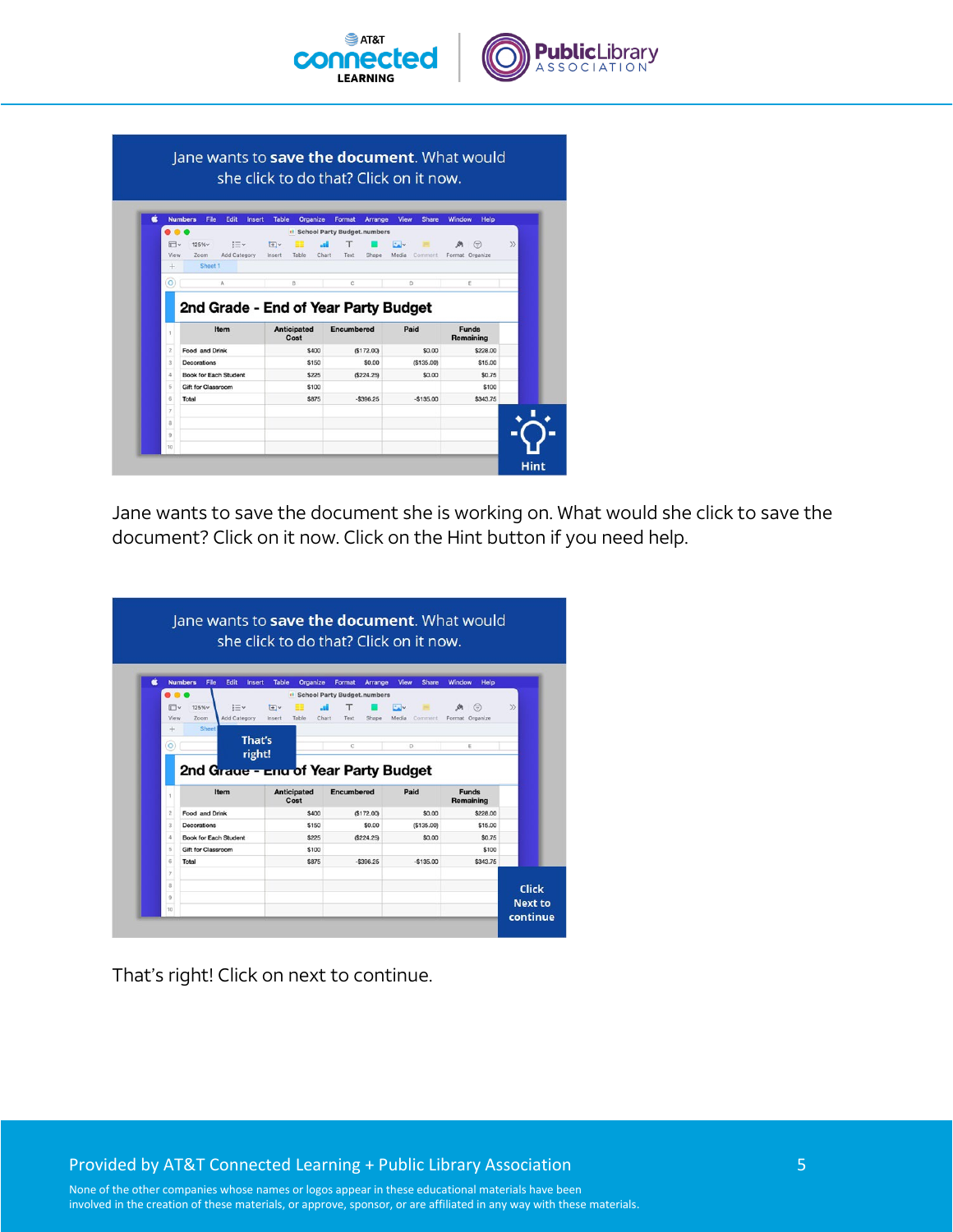





Jane accidentally deleted a file. Where can she find and retrieve it? Click on it now. If you need help click on the Hint button.

|                                            | Jane accidentally deleted a file. Where can she<br><b>find and retrieve it?</b> Click on it now.                          |
|--------------------------------------------|---------------------------------------------------------------------------------------------------------------------------|
| Edit<br>View                               | P Tue Nov 9 10:15 AM<br>Go Window<br>Help<br>÷<br><b>Jane's Documents</b><br><b>School Party</b><br><b>Budget numbers</b> |
| <b>Click</b><br><b>Next to</b><br>continue | That's right!                                                                                                             |
| $\mathbf{C} \boxplus \mathbf{O}$           | <b>OD 50 HOD 8 BOD 9 8 T A 7 A 6 B</b><br>圍                                                                               |

That's right! Click next to continue.

Provided by AT&T Connected Learning + Public Library Association 6